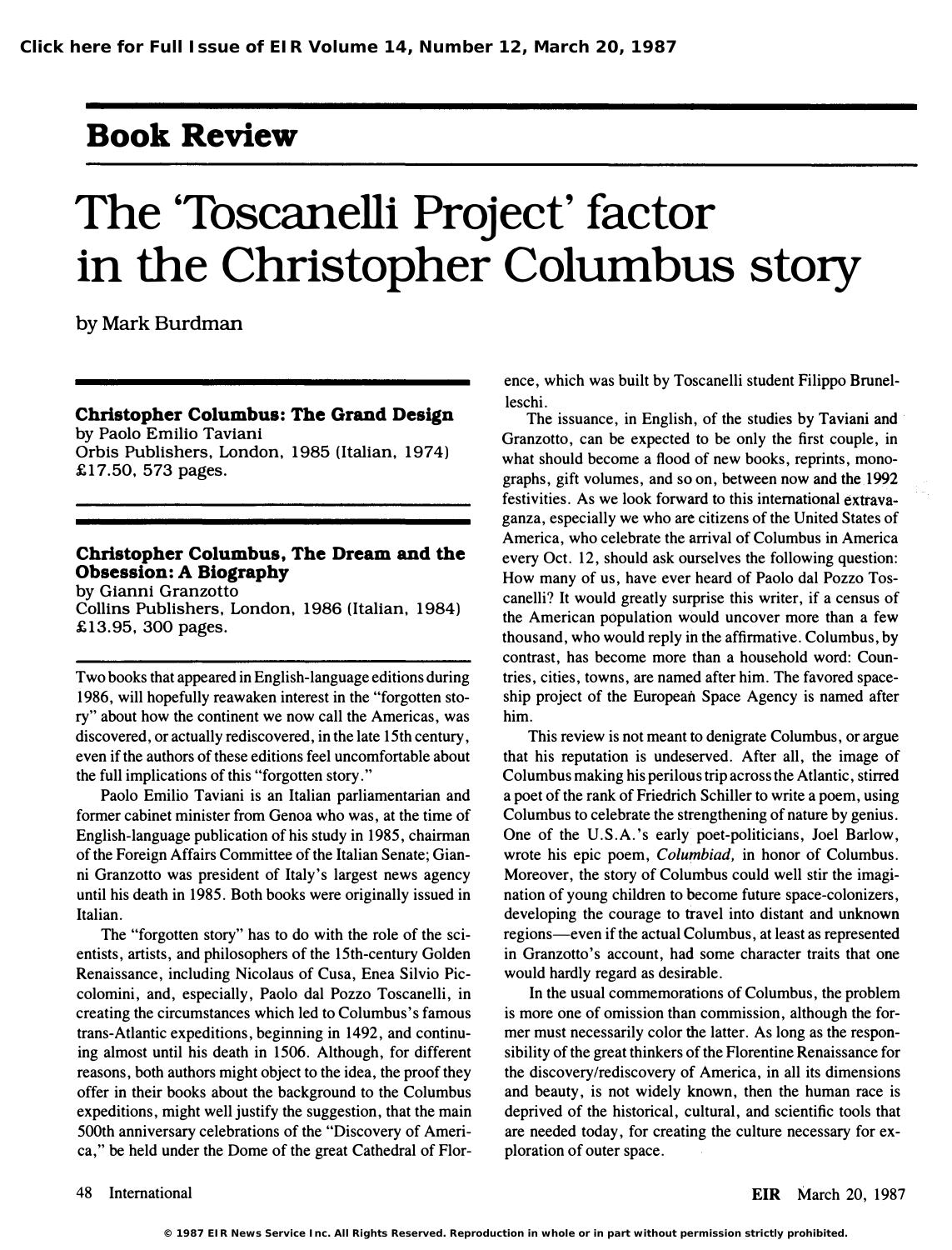The alert reader's understanding of this will be improved by reading the books of Granzotto and Taviani, even if both authors shrink away from the implications of their own historical proofs. In Taviani's book, the proofs are reinforced by an interesting array of illustrations, including maps, details of paintings, and the like.

### The 'Discovery of America' controversy

The SOOth anniversary in 1992 of Columbus's first expedition, is enormously controversial. Of purely secondary importance is the matter of what we might call "patrimony," who should assume the mantle and honor, if not title, to the Americas. Spain, which sponsored Columbus's expeditions, and the Italian city of Genoa, where Columbus was born and whose bankers funded many of his activities throughout his life, have always been in peaceful and not-so-peaceful competition, while a bevy of other claimants (for example, in recent years, Israel, on the strength of a never-proven claim that Columbus was either Jewish, or of a family of converted Jews) is usually around, to put forward a claim. Some astute investigator, expert at uncovering the roots of political and historical intrigue, might even figure out the circumstances leading up to the February 1986 assassination of the thenliving descendant of the original Christopher Columbus.

But the patrimony question is only a secondary, and less important, level of the controversy. The underlying issues are much more important, and are, from a negative standpoint, seen in the outrage expressed by individuals ranging from Fidel Castro to Henry Kissinger, about the "discovery of America." Castro went so far as to threaten, during Spanish Prime Minister Felipe Gonzalez's state visit to Cuba last year, that he, Castro, would lead a large-scale international campaign against Spain, should it go ahead with plans for massive Columbus commemoration ceremonies leading up to and including 1992!

Castro charged that the only importance of Columbus's expedition, was that it led to genocide against Indian populations in the American hemisphere. Similar diatribes were published, during late 1984, in the magazine of the pro-Nazi Islamic-fundamentalist Ahmed Ben Bella. And, in the latter part of 1986, a group representing European regionalist-separatist movements in France, Spain, Italy, and Great Britain, announced that it would begin, long before 1992, to organize protest movements against the SOOth anniversary celebrations.

Kissinger, in his 1950s A World Restored doctoral thesis celebrating the 18 15 Congress of Vienna and the diplomacy of Austrian Count Metternich, commented with praise, on Metternich's contention, that it was the "discovery of America," that accounted, in large part, for the problems faced by the European aristocracy in the periods leading up to 18 15.

Similarly, Granzotto presents examples, including a competition sponsored by the French Academy in 1792, for the best essay in response to the question, "Has the discovery

of America been helpful or harmful to humankind?" The winner of the contest claimed that the discovery of America was "dramatically destructive" in its moral consequences!

What unites this oddball coalition, against the "discovery of America"?

The answer to this question is partially, of course, that this oddball coalition shares hatred for a major result of the discovery/rediscovery, namely the American Revolution that happened on the continent that Columbus and friends "found." Without going into the heart of the matter in the brief space available here, the American Revolution was brought about by the republican elites of Europe, such as the group around John Milton in 17th-century Britain, who saw the "New World" across the seas, as the target-area for "republican colonization." These elites, in tum, were the continuation of the tradition of the 15th-century Golden Renaissance; there is a connection, understood negatively by those who own Kissinger, Castro, Ben Bella, et aI., between the Golden Renaissance and the American Revolution, mediated by the Columbian expeditions, if the latter are properly understood.

Columbus's "discovery" was actually a "rediscovery." He was not, entirely, voyaging into the "unknown." The Columbus Project was one important product of the greatest project known to humanity, the Florentine-centered, but European-wide Renaissance. And, as "Renaissance" means being "reborn," an investigation of the Columbus Project shows that those, like Toscanelli, who caused his expedition to happen, were busy, for decades before the expeditionseven before Columbus was born!—regathering, reevaluating, recreating, and recomposing the evidence of great thinkers of time past, about "crossing the ocean," while making the breakthroughs in perspective, geography, cartography, navigation, astronomy, mathematics, painting, and so on, that would provide the body of knowledge for Columbus to embark on his adventure.

If anything, the "Columbus Project" was, fundamentally, a "Toscanelli Project," a historical fact which makes both Taviani and Granzotto quite uncomfortable, in the end.

#### Toscanelli and Columbus

In an empirical sense, we will never have the answer, since almost all of Toscanelli's works, including but not exclusively, on geography, were, through one means or another, destroyed. Some knowledge of him is available in English-language studies of the Columbian expeditions, but the most thorough studies, by the Florentine historian Uzielli, were also crimped by this extraordinary "disappearance" of the writings of one of humanity's most important figures.

A full commemoration of the discovery/rediscovery of America, would have to take into account, three periods.

First, there would be the period 1418-20, when Toscanelli, Nicolaus of Cusa, and the future master of geometry and perspective, Leon Battista Alberti, were all young students in Padua. The seeds of the Renaissance, in significant